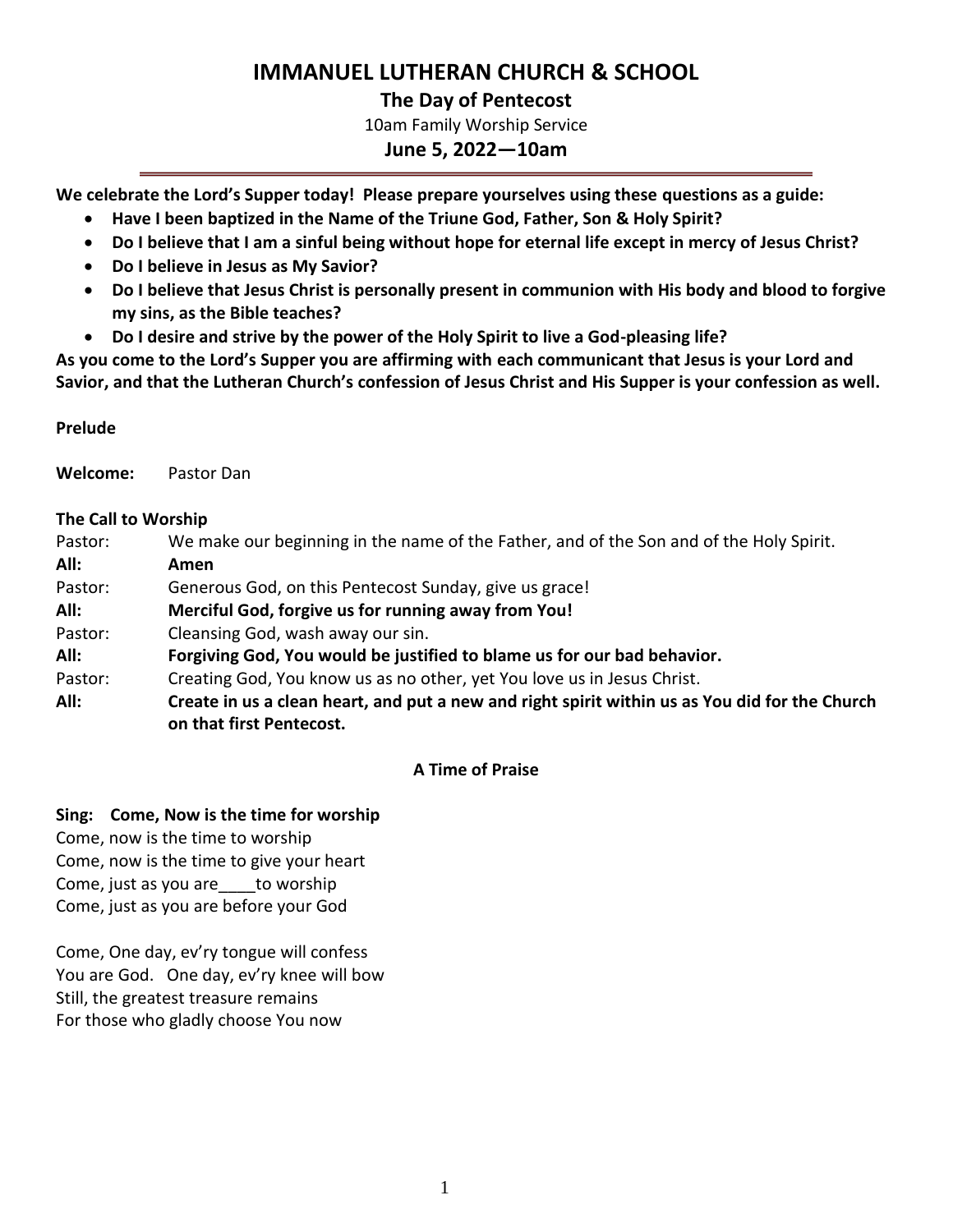#### **Here I Am to Worship**

Light of the world You stepped down into darkness Opened my eyes, let me see Beauty that made this heart adore You Hope of a life spent with You

### *Refrain*

Here I am to worship Here I am to bow down Here I am to say that You're my God You're altogether lovely Altogether worthy Altogether wonderful to me

King of all days Oh, so highly exalted Glorious in heaven above Humbly You came to the earth You created All for love's sake became poor *Refrain*

#### **Prayer of the Day**

Pastor: Let us pray together.

**All: Today on Pentecost Lord, we are reminded that You are an Amazing God of grace. You seek us until we are found. You are able to bring us through the dangers of life and calm our fears. You are the source of all goodness, yet we often choose to run from You and Your purposes. On Pentecost You mightily gave us Your Holy Spirit to empower us to be Your hands feet and mouth piece to the unbelieving world around us. Rekindle that Pentecost spirit among us to be the church You have called us to be. Amen**

# **Children's Song – This Little Gospel Light of Mine.**

This Little Gospel light of mine, I'm going to let it shine; This little Gospel light of mine, I'm going to let it shine; This little Gospel light of mine, I'm going to let it shine, Let it shine all the time, Let it shine

All around the neighborhood I'm going to let it shine; All around the neighborhood I'm going to let it shine; All around the neighborhood I'm going to let tit shine, Let it shine all the time, Let it shine.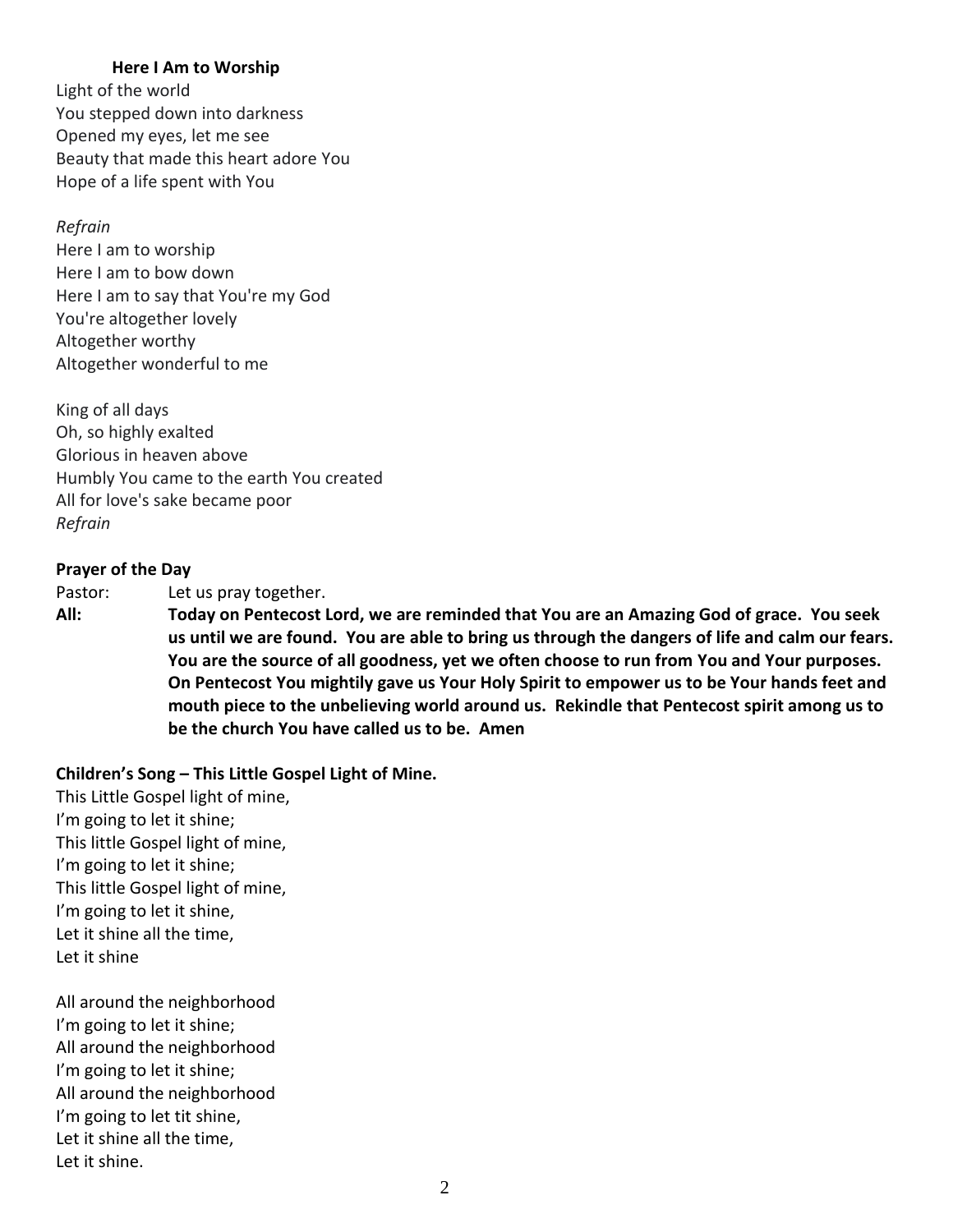Hide it under a bushel? No! I'm going to let it shine; Hid it under a bushel? No! I'm going to let it shine; Hide it under a bushel? No! I'm going to let it shine, Let it shine all the time, Let it shine

#### **Children's Message:** Pastor Dan

#### **The First Reading** – Acts 2:1-15

<sup>1</sup> When the day of Pentecost arrived, they were all together in one place.

 $<sup>2</sup>$  And suddenly there came from heaven a sound like a mighty rushing wind, and it filled the entire</sup> house where they were sitting.

<sup>3</sup> And divided tongues as of fire appeared to them and rested on each one of them.

<sup>4</sup> And they were all filled with the Holy Spirit and began to speak in other tongues as the Spirit gave them utterance.

<sup>5</sup> Now there were dwelling in Jerusalem Jews, devout men from every nation under heaven.  $6$  And at this sound the multitude came together, and they were bewildered, because each one was hearing them speak in his own language.

 $7$  And they were amazed and astonished, saying, "Are not all these who are speaking Galileans?

<sup>8</sup> And how is it that we hear, each of us in his own native language?

<sup>9</sup> Parthians and Medes and Elamites and residents of Mesopotamia, Judea and Cappadocia, Pontus and Asia, <sup>10</sup> Phrygia and Pamphylia, Egypt and the parts of Libya belonging to Cyrene, and visitors from Rome, <sup>11</sup> both Jews and proselytes, Cretans and Arabians—we hear them telling in our own tongues the mighty works of God."

 $12$  And all were amazed and perplexed, saying to one another, "What does this mean?"

<sup>13</sup> But others mocking said, "They are filled with new wine."

<sup>14</sup> But Peter, standing with the eleven, lifted up his voice and addressed them: "Men of Judea and all who dwell in Jerusalem, let this be known to you, and give ear to my words.

 $15$  For these people are not drunk, as you suppose, since it is only the third hour of the day.

#### Pastor: This is the Word of the Lord.

#### **People: Thanks be to God.**

#### **The Gospel**

Pastor: The Holy Gospel is written in the 14<sup>th</sup> chapter of St. John beginning at the 23<sup>rd</sup> verse.

#### **People: Glory be to Thee, O Lord.**

<sup>23</sup> Jesus answered him, "If anyone loves me, he will keep my word, and my Father will love him, and we will come to him and make our home with him.

<sup>24</sup> Whoever does not love me does not keep my words. And the word that you hear is not mine but the Fathers' who sent me.

<sup>25</sup> "These things I have spoken to you while I am still with you.

<sup>26</sup> But the Helper, the Holy Spirit, whom the Father will send in my name, he will teach you all things and bring to your remembrance all that I have said to you.

<sup>27</sup> Peace I leave with you; my peace I give to you. Not as the world gives do I give to you. Let not your hearts be troubled, neither let them be afraid.

<sup>28</sup> You heard me say to you, 'I am going away, and I will come to you.' If you loved me, you would have rejoiced, because I am going to the Father, for the Father is greater than I.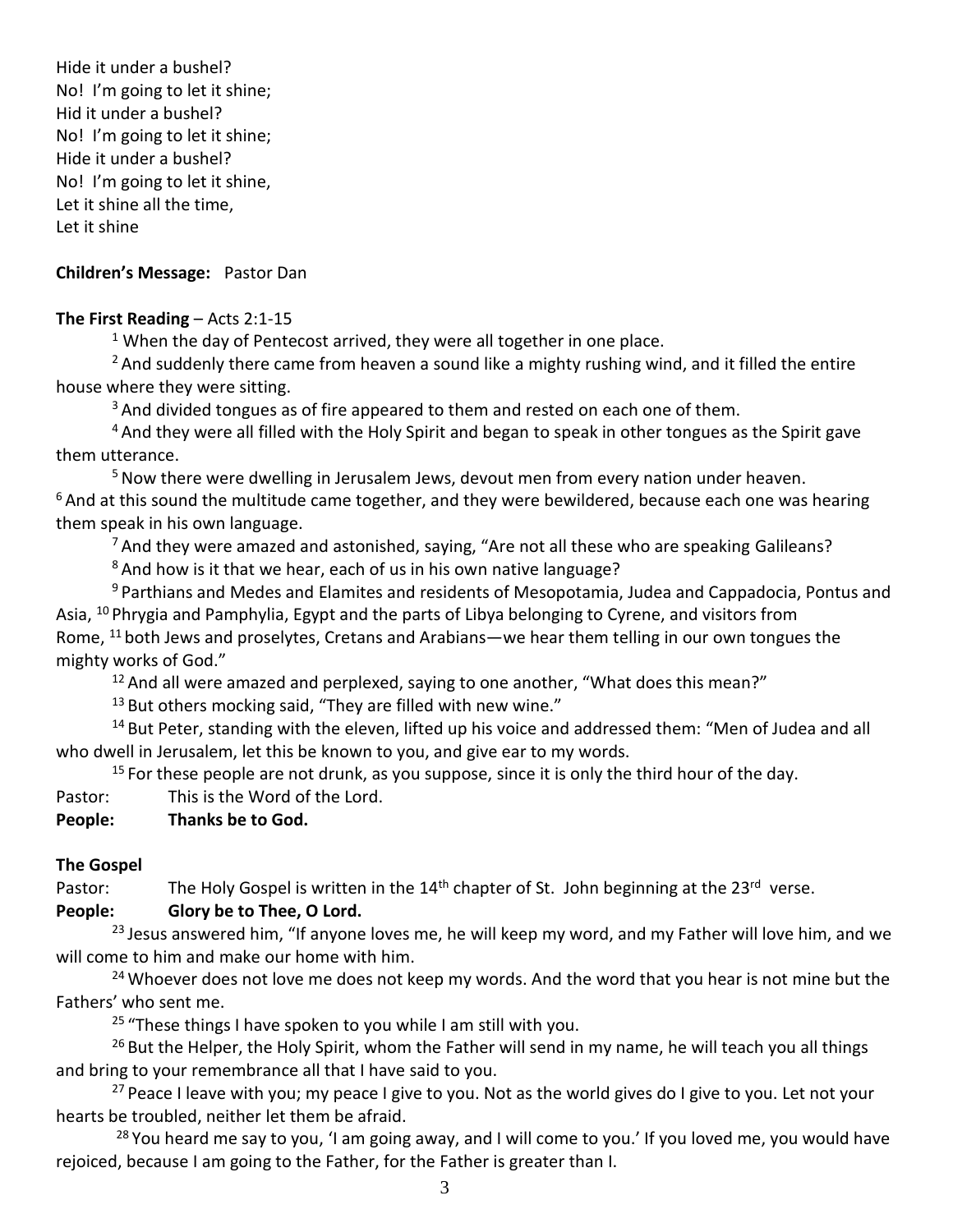$29$  And now I have told you before it takes place, so that when it does take place you may believe.

 $30$  I will no longer talk much with you, for the ruler of this world is coming. He has no claim on me,  $31$  but I do as the Father has commanded me, so that the world may know that I love the Father. Rise, let us go from here.

Pastor: This is the Gospel of our Lord.

**People: Praise be to Thee, O Christ.**

# **The Apostles Creed**

**All: I believe in God the Father Almighty, Maker of heaven and earth.** 

**And in Jesus Christ His only Son, our Lord; Who was conceived by the Holy Spirit, Born of the Virgin Mary; suffered under Pontius Pilate, was crucified, died and was buried; He descended into hell; The third day He rose again from the dead; He ascended into heaven and sits at the right hand of God the Father Almighty; From thence He will come to judge the living and the dead.**

**I believe in the Holy Spirit; the holy Christian Church, the communion of saints; the forgiveness of sins; the resurrection of the body; and life everlasting. Amen.**

#### **Hymn: Lord I Lift Your Name on High**

Lord, I lift your name on high; Lord, I love to sing your praises I'm so glad you're in my life; I'm so glad you came to save us.

You came from heaven to earth to show the way From the earth to the cross, my debt to pay From the cross to the grave, from the grave to the sky; Lord, I lift your name on high!

**Sermon –** "The Three "C's" of Pentecost" *Acts 2:1-15*

# **Offerings are gathered**

# **The Prayers**

Strength & comfort for Esther Flippen, great-grandmother of Jacob Doon-Ralls Strength & comfort thru medical issues for Rich Richards, husband of Nancy Richards Healing, strength & comfort from bad car accident for Jonathan Trower, grandson of Pastor Charles Trower, retired from Zion Lutheran Church

(*Please help us keep our attendance numbers accurate by filling out the attendance cards and giving to Ushers at communion.)*

# **The Lord's Prayer** *(Please rise)*

**All: Our Father who art in heaven, hallowed be Thy name, Thy kingdom come, Thy will be done on earth as it is in heaven; give us this day our daily bread; and forgive us our trespasses as we forgive those who trespass against us; and lead us not into temptation, but deliver us from evil. For thine is the kingdom and the power and the glory forever and ever. Amen.**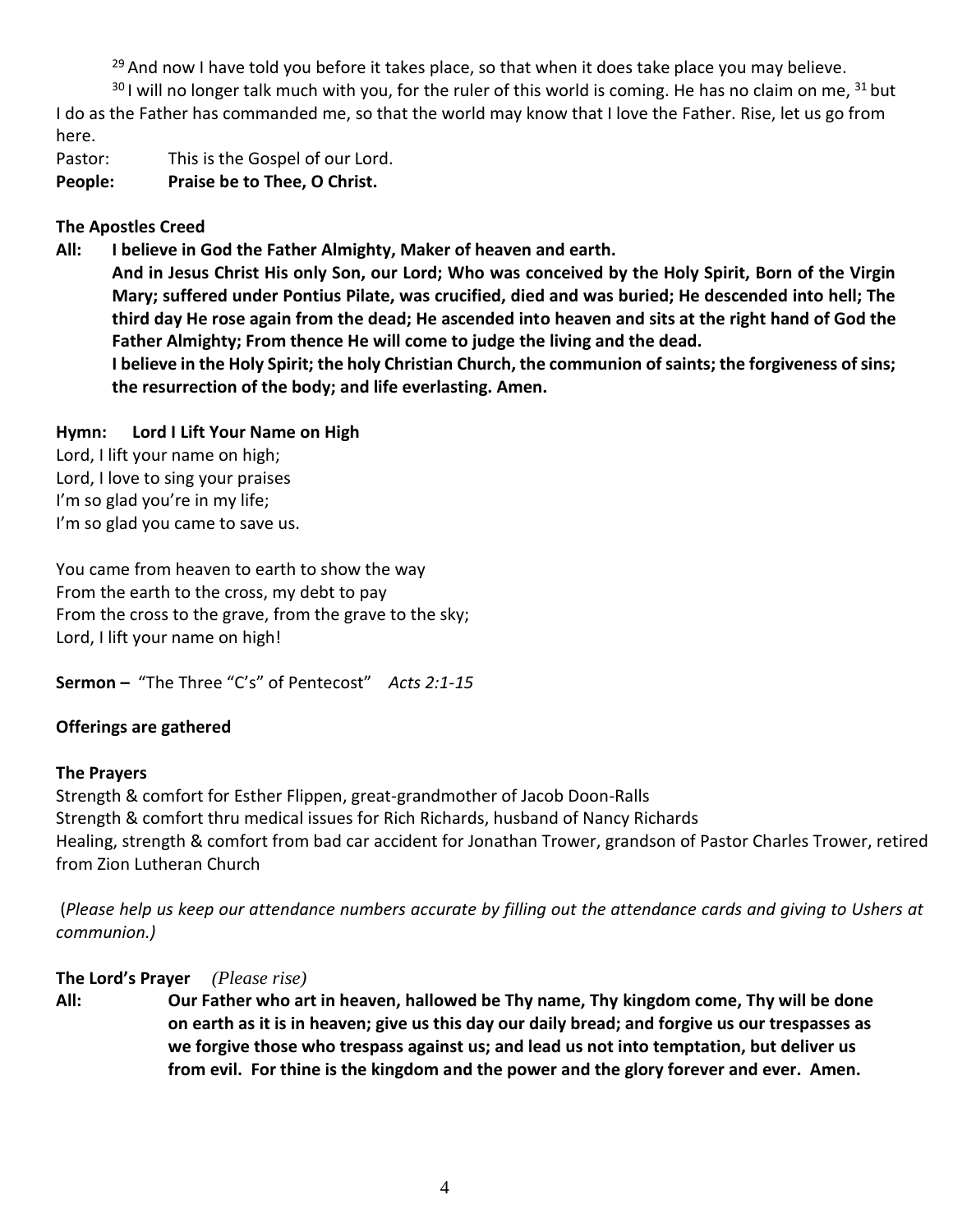### **The Celebration of the Lord's Supper**

# **The Confession**

- Pastor: Our God is wise—what He plans is best and what He does is good. His plan is that none of us should perish but all live in His Kingdom forever. He gives us the reconciliation through His Son Jesus Christ; Who gave His life for us so that we might live. In Jesus, we find our way back to God, for in Jesus there is forgiveness from all that we have done wrong.
- **All: O Lord, I confess that I have not lived as Your child. My actions, words and thoughts often prove my sinful nature. I forget You are my Father; I conveniently choose to walk another way when You send me to be Your witness; I often think it is by my power that I live, breathe, and have what I won, even my faith. Forgive me Lord! Bring me back to You through Jesus. I can no longer stand the distance between us and I hunger for Your tender touch, Your loving mercy and grace.**
- Pastor: Once we were enemies of God, but now we are the children of the Lord. Rejoice! God has forgiven us because of the blood of Jesus Christ the Lamb.

# **Song: My Life is in You, Lord**

My life is in You, Lord, My strength is in You, Lord, My hope is in You, Lord, in You, it's in You; My life is in You, Lord,

My strength is in You, Lord, My hope is in You, Lord, In You, it's in You. I will praise You with all of my life I will praise You with all of my strength; With all of my life, with all of my strength. All of my hope is in You

# **The Words of Institution**

*(Distribution is continuous style—Please come forward to receive the body and blood of Christ given in, with and under the bread and the wine and return to your seat. The blessing will be given to all at the end.)* 

Pastor: Our Lord Jesus Christ, on the night when He was betrayed, took bread, and when He had given thanks, he broke it and gave it to the disciples and said: "Take, eat; this is My body, which is given for you. This do in remembrance of Me." In the same way also He took the cup after supper, and when He had given thanks, He gave it to them, saying: "Drink of it, all of you; this cup is the New Testament in My blood, which is shed for you for the forgiveness of sins. This do, as often as you drink it, in remembrance of Me."

# **Post Communion Collect**

- Pastor: Let us pray
- **People: We give thanks to You, almighty God, that You have refreshed us through this salutary gift, and we implore You that of Your mercy You would strengthen us through the same in faith toward You and in fervent love toward one another; through Jesus Christ, Your Son, our Lord, who lives and reigns with You and the Holy Spirit, one God, now and forever.**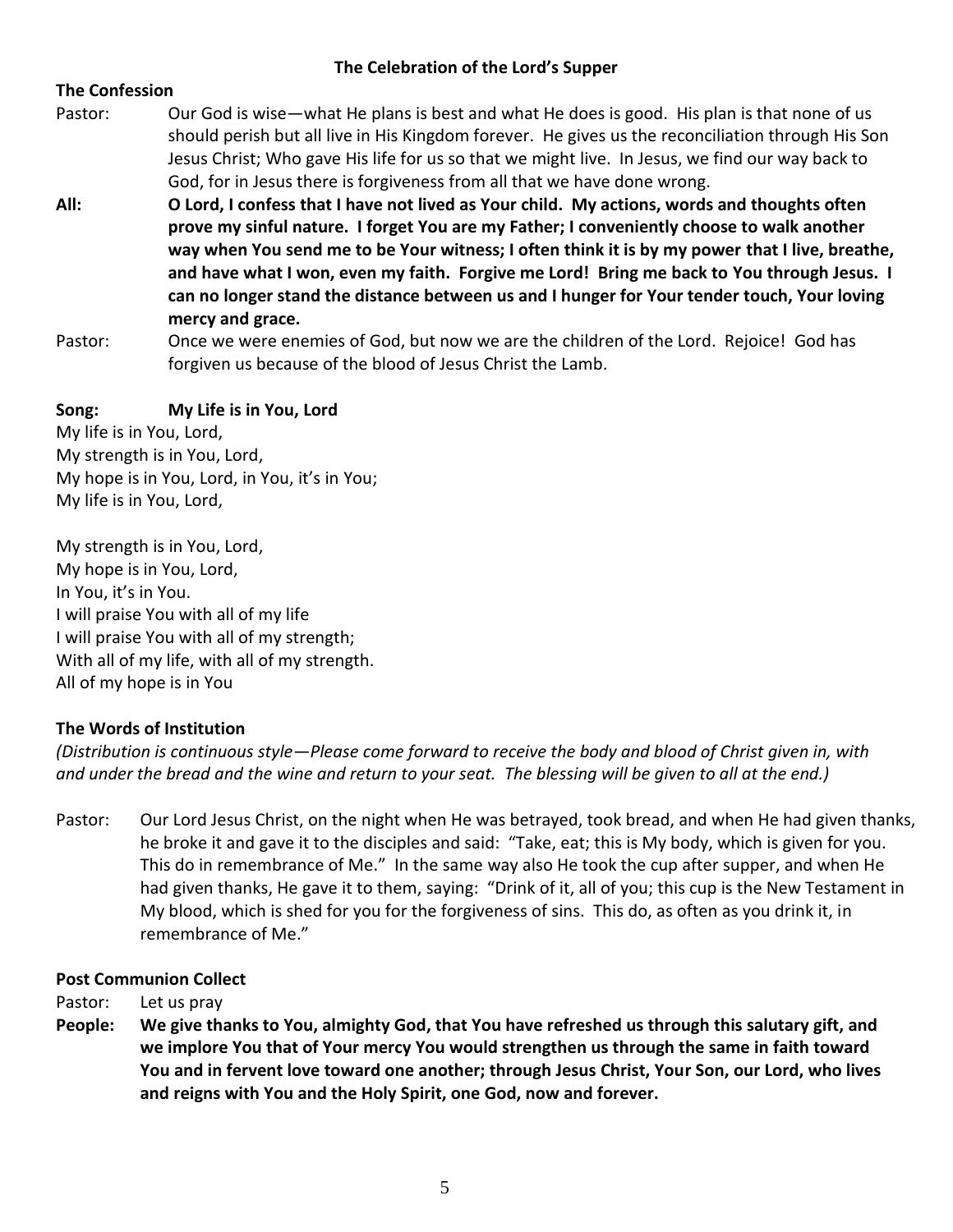#### **Salutation and Benedicamus**

- Pastor: The Lord be with you**.**
- **People: And with thy spirit.**
- Pastor: Bless we the Lord.
- **People: Thanks be to God.**

#### **The Benediction**

- Pastor: The Lord bless you and keep you. The Lord make His face shine upon you and be gracious unto you. The Lord lift up His countenance upon you and give you peace.
- **People: Amen, Amen, Amen!**

**The Closing Hymn: Shine Jesus Shine** *Verses 1 & 3* Lord, the light of Your love is shining, In the midst of the darkness, shining; Jesus, Light of the world, shine upon us;

Set us free by the truth You now bring us;

*Refrain* Shine on me. Shine on me. Shine, Jesus, Shine, Fill this land with the Father's glory; Blaze, Spirit, blaze, set our hearts on fire.

As we gaze on Your kingly brightness So our faces display Your likeness Ever changing from glory to glory; Mirrored here, may our lives tell Your story; *Refrain*

#### **Our Vision:**

| All:    | Through Word and Sacrament ministry, we share the love, joy and peace of Jesus Christ |
|---------|---------------------------------------------------------------------------------------|
|         | among ourselves and with those around us.                                             |
| Pastor: | Our worship has ended, our service now begins. Let us go in peace.                    |
| All:    | And serve the Lord                                                                    |

**Altar flowers are placed to the glory of God**

# *The Hispanic Congregation is growing! Thanks for your love, support and prayers. Last Sunday 57 people attended and 4 children from one family were baptized.*

# *Thank you, Immanuel family, for your continued support and prayers for VBS-2022.*

*Services will be live-streamed and a recording of service will be posted by the end of the day.* 

*Please keep the church office updated on prayers that have been asked to be kept on indefinitely, military and ones for continued healing or cancer treatments.*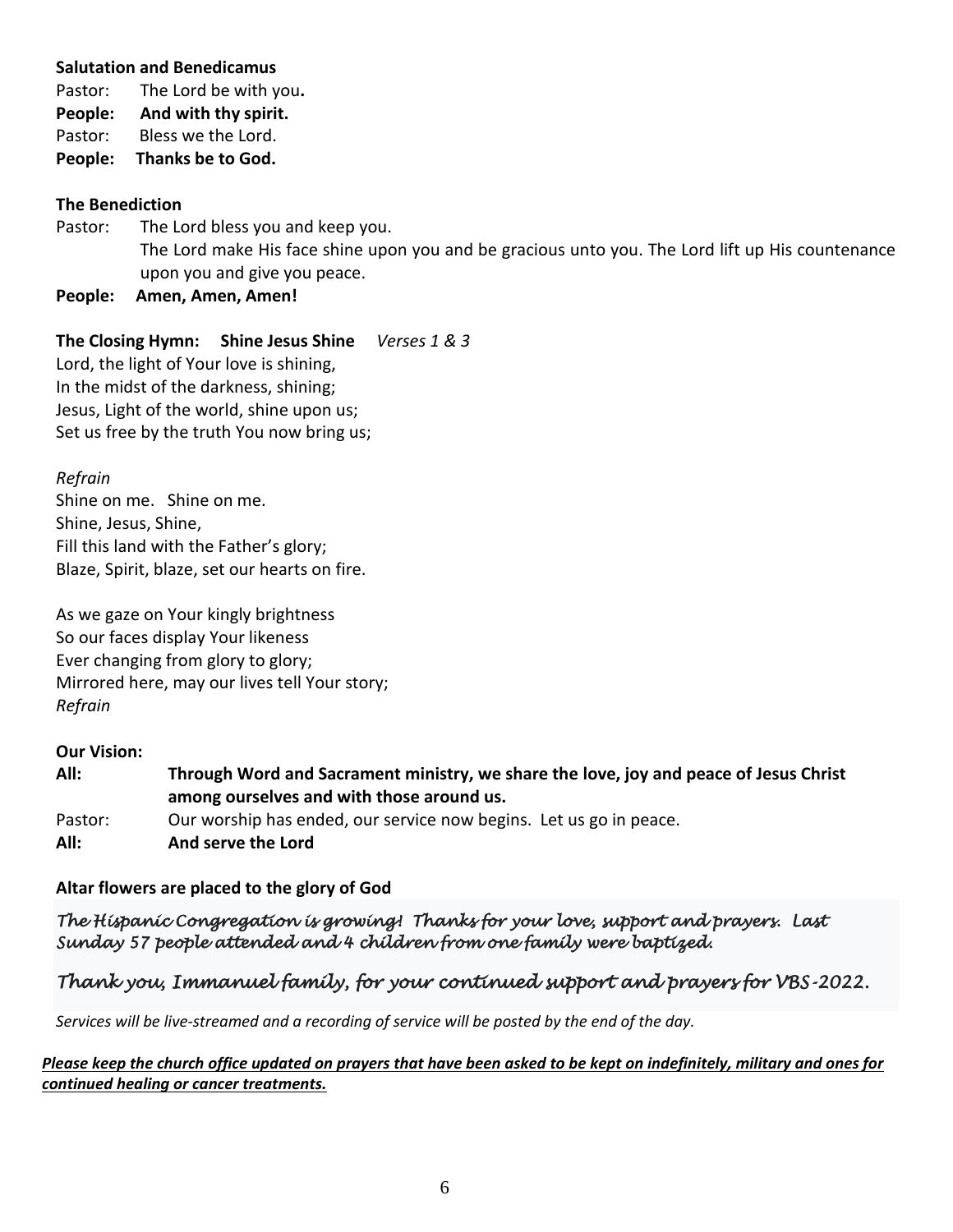#### **Continued Prayers**

Peace & comfort for the family of Virginia, mother of Doug Felton Peace & comfort for the family of Lindy Stevens Peace & comfort for all the families of victims of Robb Elementary School shooting in Uvalde, TX Safe travels to Wisconsin for Doug Felton Safe travels for Jim Levi and Lorraine Truax Safe travels for the Clarke family of 5, driving to California We pray to God our Lord for the new Hispanic Mission in Immanuel and that through the Holy Spirit he will give us guidance to share the Gospel with new families. Employment for those struggling to find a job

#### **Healing**

#### **Battling with Cancer or Serious Illness**

Barbara LaVere Dr. Khalid Mahmood, father of Farrah Briggs Richard Seedroff Barbara Knott Yvonne Lenzen, grandmother of Grace Sierra Gloria McNail, aunt of Susan Tumlin Pat, suffering with dementia, Aunt of Beth Hutches Cathy Nichols with terminal cancer, mother of Cathy Wilson Raymond, brother of Barbara LaVere David, brother of Larry Habeck Tracy, cousin of Jacquelyn Hahn Lisa Steinbrueck, niece of the Steinbrueck's Alan Sparks Don Swisher, step-father of Larry Habeck Bill, (w/brain cancer) uncle of Brian Littrel Tom Meyferth

# **PRAYERS FOR THOSE SERVING OUR COUNTRY**

#### **Safety for… and strength for families:**

Luke Buchholz, Navy, grandson of Ann Donahue, stationed at Norfolk, VA Matthew Reikowski as he is deployed on the Carl S. Vinson Logan Crouse, US Army, great-nephew of Joan Crouse, stationed at Ft. Campbell in NC Carson Crouse, US Army, great-nephew of Joan Crouse, stationed at Ft. Bragg Samuel Drake, Captain stationed at Holloman AFB in Alamogordo, NM, son of Kerry Drake Cpl. Xander Ritter, USMC, stationed at Camp Pendleton, CA Matthew Albers, Major in USAF and in command in Sacramento, CA, son of Deb Albers Gavin Mattson, para-rescue man, stationed in the Panhandle of FL, grandson of Edith Mattson Jeremy Brockmeier (USMC) & family, stationed in South Korea, son of Jerry and Janice Brockmeier **ALSO, FOR ALL LAW ENFORCEMENT OFFICERS AND FIRST RESPONDERS**

#### **PRAYERS FOR OUR FAMILIES**

Sunday: Ruth Krause Monday: Doug & Susan Kretchman Tuesday: Robert Kuntz Wed: Kim Launikitis, Steve, Meagan Thursday: Barbara LaVere Friday: Gary & Linda Lepelletier Saturday: Jim Levi

 $\overline{a}$